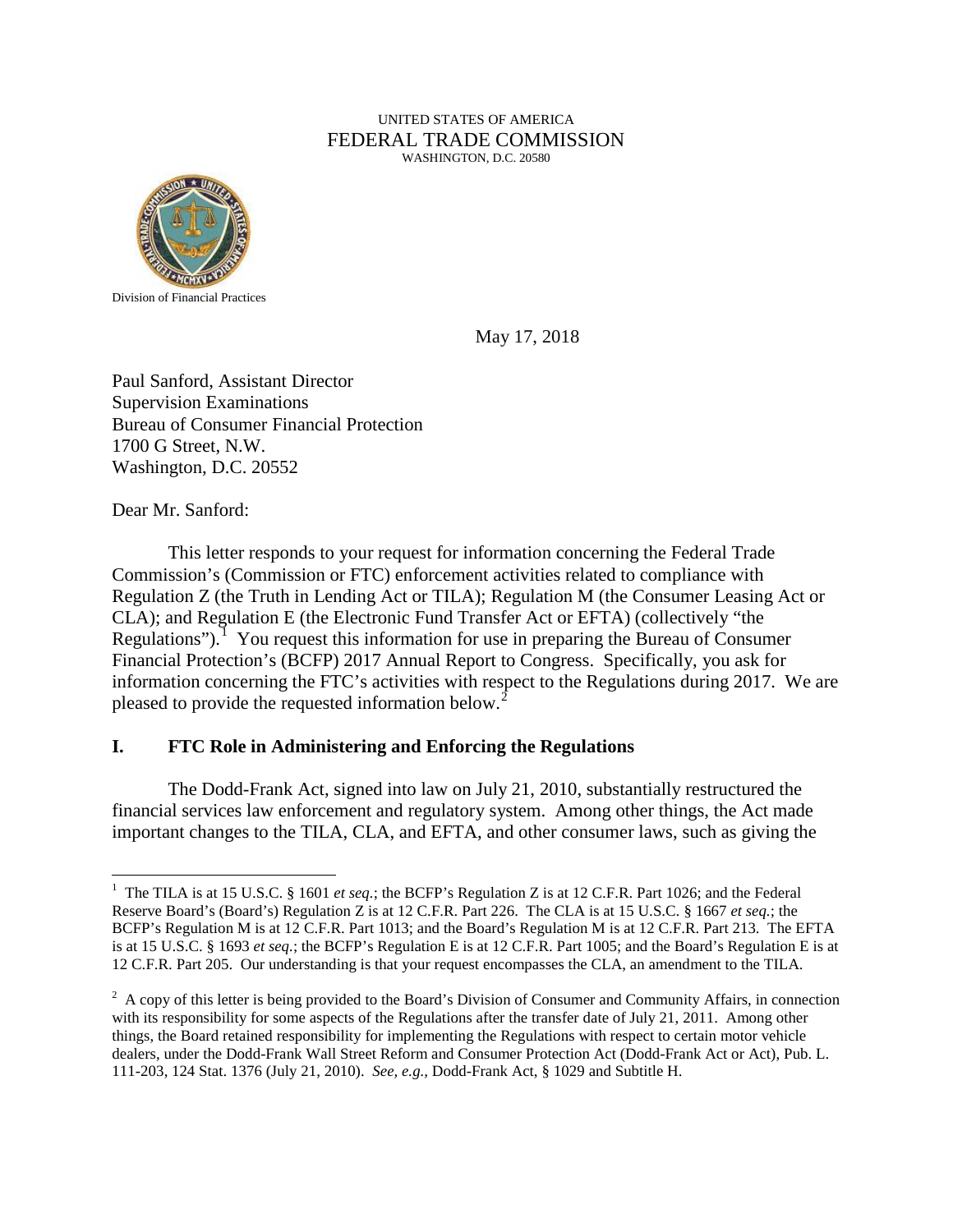BCFP rulemaking and enforcement authority for the TILA, CLA, and EFTA. Under the Act, the FTC retained its authority to enforce the TILA and Regulation Z, the CLA and Regulation M, and the EFTA and Regulation E. In addition, the Act gave the Commission the authority to enforce any BCFP rules applicable to entities within the FTC's jurisdiction, which include most providers of financial services that are not banks, thrifts, or federal credit unions.<sup>[3](#page-1-0)</sup> In accordance with the memorandum of understanding that the Commission and the BCFP entered into in 2012 and reauthorized in 2015, and consistent with the Dodd-Frank Act, the Commission has been coordinating certain law enforcement, rulemaking, and other activities with the BCFP.<sup>[4](#page-1-1)</sup>

#### **II. Regulation Z (the TILA) and Regulation M (the CLA)**

In 2017, the Commission engaged in law enforcement; rulemaking, research and policy development; and consumer and business education, all relating to the topics covered by the TILA and Regulation Z and the CLA and Regulation M, including the advertisement, extension, and certain other aspects of consumer credit and leasing. [5](#page-1-2)

In addition, the Commission and Veterans Administration coordinate efforts, through a memorandum of agreement, to stop fraudulent and deceptive practices, including financing practices, targeted at U.S. servicemembers, veterans, and dependents who use military education benefits. *See* FTC, *Memorandum of Agreement Between the Federal Trade Commission and the Department of Veterans Affairs,* Nov. 10, 2015, *available at* https://www.ftc.gov/system/files/documents/cooperation\_agreements/151110ftc\_va\_mou.pdf. Among other things, the agreement outlines terms under which the VA can refer potential violations to the FTC.

<span id="page-1-0"></span><sup>&</sup>lt;sup>3</sup> The FTC has authority to enforce the TILA and Regulation Z, the CLA and Regulation M, and the EFTA and Regulation E, as to entities for which Congress has not committed enforcement to some other government agency. *See* 15 U.S.C. § 1607(c) (the TILA and Regulation Z, and the CLA and Regulation M) and 15 U.S.C. § 1693o (the EFTA and Regulation E).

<span id="page-1-1"></span><sup>4</sup> *See* FTC, *Memorandum of Understanding between the Consumer Financial Protection Bureau and the Federal Trade Commission,* Jan. 20, 2012, *available at* https://www.ftc.gov/system/files/120123ftc-cfpb-mou.pdf; and FTC, *Memorandum of Understanding between the Consumer Financial Protection Bureau and the Federal Trade Commission,* Mar. 6, 2015, *available at*

https://www.ftc.gov/system/files/documents/cooperation\_agreements/150312ftc-cfpb-mou.pdf; *see also* Dodd-Frank Act, § 1024. In March 2018, the FTC and BCFP extended the current MOU until June 6, 2018, to facilitate completion of the reauthorization in progress. *See March 2018 - Extension of Memorandum of Understanding between the Federal Trade Commission and the Consumer Financial Protection Bureau, available at* https://www.ftc.gov/policy/cooperation-agreements/ftc-cfpb-interagency-cooperation-agreement.

<span id="page-1-2"></span><sup>&</sup>lt;sup>5</sup> Your letter also asks for specific data regarding compliance examinations, including the extent of compliance, number of entities examined, and compliance challenges experienced by entities subject to the FTC's jurisdiction. The Commission does not conduct compliance examinations or collect compliance-related data concerning the nonbank entities within its jurisdiction. As a result, this letter does not provide this information.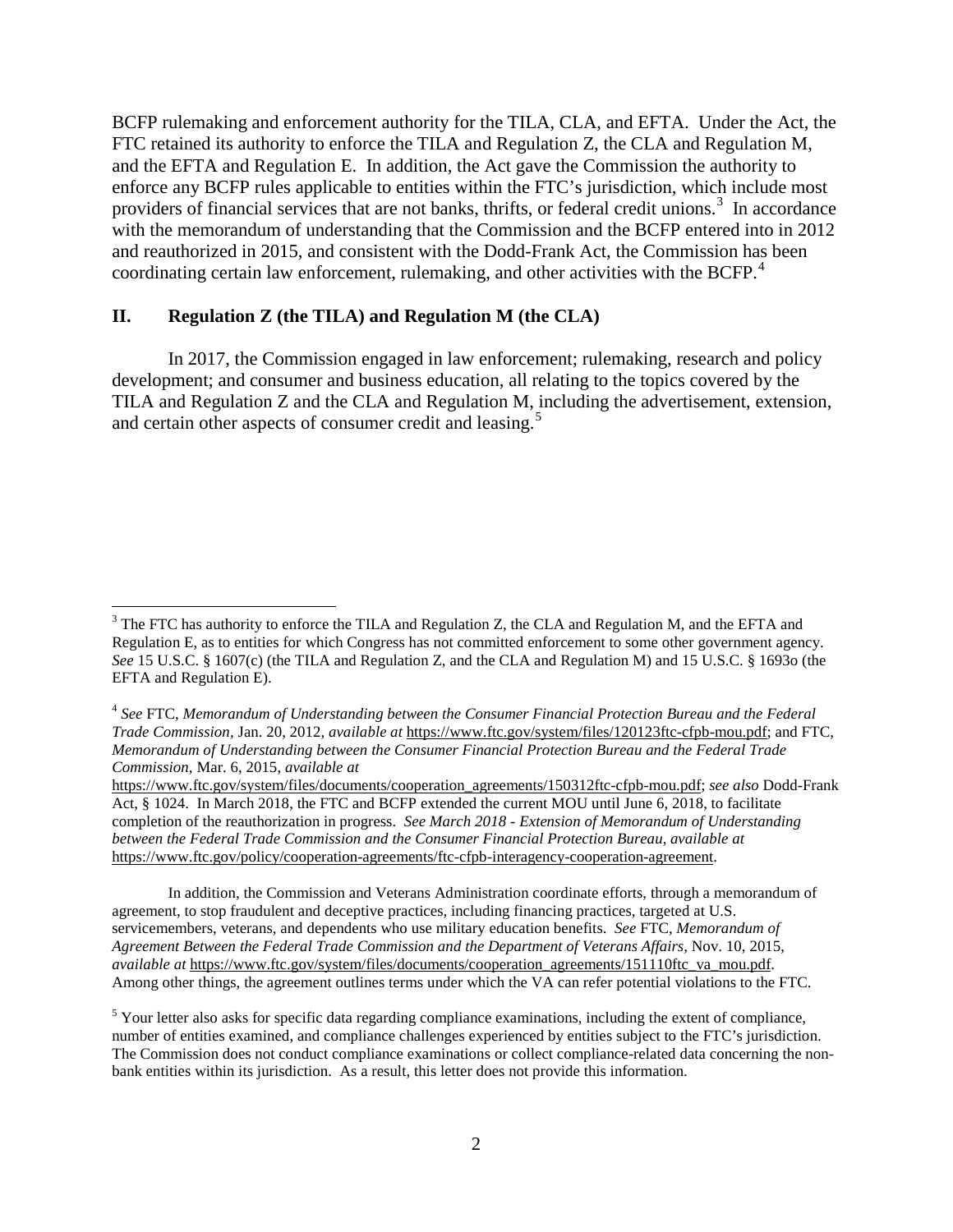### **A. Truth in Lending and Consumer Leasing: Enforcement Actions**

### **1. Non-Mortgage Credit and Leasing**

In 2017, the Commission's law enforcement efforts against those who market or extend non-mortgage credit included actions involving automobile financing, payday loans, and financing of consumer electronics.

### **a. Automobiles (Credit and Leasing)**

In 2017, the FTC continued its efforts to combat deceptive automobile dealer practices, including by obtaining three settlements – two federal court actions and one administrative consent order – involving the TILA and Regulation Z (credit) and the CLA and Regulation M (leasing). In one federal court action, the FTC obtained a stipulated final order with a civil penalty.<sup>[6](#page-2-0)</sup> According to the FTC's complaint, a Southern California-based group of auto dealerships (collectively, Norm Reeves) violated a prior consent order with the FTC by misrepresenting the total cost of vehicle financing or leases to prospective buyers or misrepresenting the offer's availability to all consumers.<sup>[7](#page-2-1)</sup> The complaint also charged that defendants failed to disclose, or did not clearly and conspicuously disclose, credit and lease information required by the TILA and the CLA, and failed to maintain proper records, in violation of the prior order. The stipulated order requires payment of a \$1.4 million civil penalty, and prohibits the dealers in any ad for purchasing, financing, or leasing vehicles from misrepresenting the cost of leasing, the cost of purchasing with financing, or any other material fact about the price, sale, financing or leasing. $8^{\circ}$  $8^{\circ}$  It also requires compliance with the TILA and Regulation Z and the CLA and Regulation M. The order also contains strong compliance and reporting requirements to ensure compliance with the order's terms.

In the other federal court action, the FTC obtained a stipulated order with a monetary judgment. <sup>[9](#page-2-3)</sup> The order settled charges, previously filed, that nine dealerships and owners (collectively, Sage Auto Group) allegedly used deceptive and unfair sales and financing practices, deceptive advertising, and deceptive online reviews, and violated the TILA and Regulation Z (credit) and the CLA and Regulation M (leases) by failing to clearly and

<span id="page-2-0"></span> <sup>6</sup> *See* FTC, Press Release*, Southern California Auto Dealership Group to Pay \$1.4 Million for Violating FTC Order Requiring Clear Financing and Leasing Disclosures in Its Advertisements*, November 6, 2017, *available at* https://www.ftc.gov/news-events/press-releases/2017/11/southern-california-auto-dealership-group-pay-14-million.

<span id="page-2-1"></span><sup>7</sup> *FTC v. Norm Reeves, Inc.,* No. 8:17-cv-01942-JLS-DFM (C.D. Cal. filed Nov. 3, 2017), *available at*  https://www.ftc.gov/enforcement/cases-proceedings/c-4436/norm-reeves.

<span id="page-2-2"></span><sup>8</sup> *Id.* (C.D. Cal. Nov. 3, 2017) (stipulated settlement and consent order), *available at*  https://www.ftc.gov/enforcement/cases-proceedings/c-4436/norm-reeves.

<span id="page-2-3"></span><sup>9</sup> *See* FTC, Press Release, *Los Angeles-Based Sage Auto Group Will Pay \$3.6 Million to Settle FTC Charges*, March 14, 2017, *available at* https://www.ftc.gov/news-events/press-releases/2017/03/los-angeles-based-sage-auto-groupwill-pay-36-million-settle-ftc. The Commission vote approving the stipulated final order was 2-1, with then-Acting Chairman Maureen K. Ohlhausen dissenting.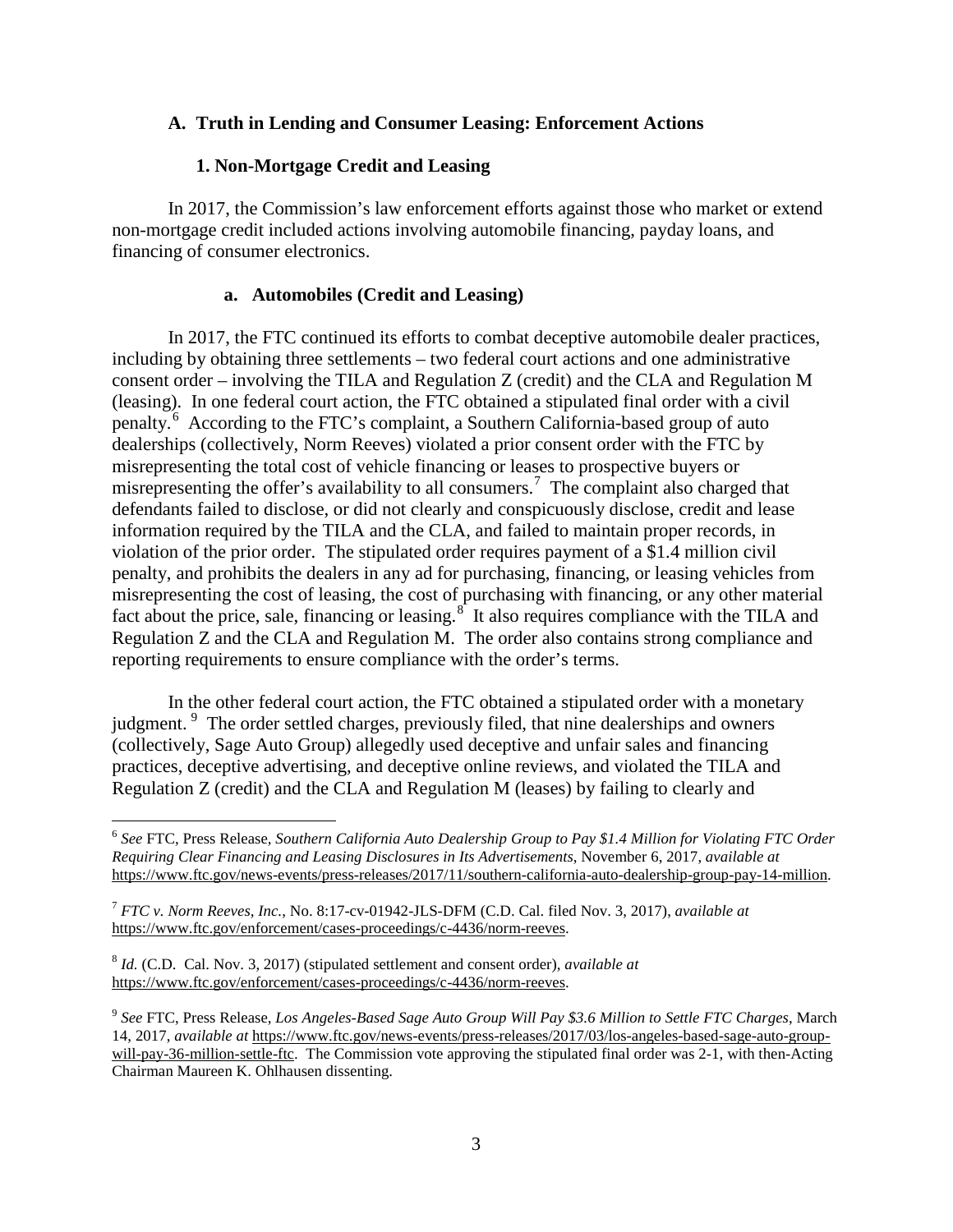conspicuously disclose required information in their advertising. The stipulated order with nine auto dealerships, their holding and management companies, and two individuals requires payment of \$3.6 million, and also prohibits the defendants from making misrepresentations relating to their advertising, add-on products, financing, and endorsements or testimonials.<sup>[10](#page-3-0)</sup> It bars the defendants from engaging in other unlawful conduct when a sale is cancelled, such as failing to return any downpayment or trade-in or seeking legal action, arrest, repossession or debt collection unless the action is lawful and the defendants intend to take such action. The order also prohibits the defendants from violating the TILA and Regulation Z, and the CLA and Regulation M.

In the administrative action, the Commission issued an administrative complaint and settled charges that auto dealer Cowboy Toyota deceptively advertised credit and leasing terms in ads placed in a regional Spanish-language newspaper.<sup>[11](#page-3-1)</sup> According to the complaint, Cowboy Toyota ran full-page Spanish-language ads claiming that consumers could buy or lease a vehicle at certain favorable terms that were prominently stated in Spanish in the ads, with material limitations to those terms provided only in fine-print English at the bottom of the ads.<sup>[12](#page-3-2)</sup> The complaint alleges the dealerships violated the FTC Act by misrepresenting many claims, including that: no down payment was required; the advertised low monthly payments were available to consumers who financed their purchases; the advertised rates, monthly payments, and other terms were available to consumers with bad credit; and certain new 2016 Toyotas were available for purchase at the time of the ads in 2017. According to the FTC's complaint, Cowboy Toyota's misrepresentation of the cost of purchasing or leasing cars, qualifications or restrictions for financing or leasing cars, and the availability of cars violated the FTC Act. The complaint also charged that the dealership failed to clearly and conspicuously disclose credit or lease information required by the TILA and Regulation Z (credit) or the CLA and Regulation M (leases) when the ads promoted certain terms, such as the monthly payment.

The final consent order prohibits the dealership from misrepresenting the cost of financing, buying or leasing a vehicle, and requires the dealership to accurately represent any qualifications or restrictions on a consumer's ability to obtain offered financing or lease terms, including restrictions based on their credit score or credit history. The order also requires the dealership to clearly and conspicuously disclose all financing and lease terms required in its ads. In addition, if most consumers likely will not meet a stated credit score or credit history requirement for the terms offered, the order requires the dealership to clearly and conspicuously

<span id="page-3-0"></span> <sup>10</sup> *FTC v. Universal City Nissan, Inc.*, No. 2:16-cv-07329 (C.D. Cal. Mar. 22, 2017) (stipulated order for permanent injunction and monetary judgment as to settling defendants), *available at* https://www.ftc.gov/enforcement/cases-proceedings/142-3008/universal-city-nissan-inc-et-al.

<span id="page-3-1"></span><sup>11</sup> *See* FTC, Press Releases, *FTC Approves Final Consent Order in Cowboy Toyota Deceptive Advertising Case*, Jan. 24, 2018, *available at* https://www.ftc.gov/news-events/press-releases/2018/01/ftc-approves-final-consent-ordercowboy-toyota-deceptive, *Dallas Auto Dealer Settles Charges It Deceptively Advertised Sale and Lease Terms*, Dec. 1, 2017, *available at* https://www.ftc.gov/news-events/press-releases/2017/12/dallas-auto-dealer-settles-charges-itdeceptively-advertised-sale.

<span id="page-3-2"></span><sup>12</sup> *In the Matter of Cowboy AG LLC,* Docket No. C-4639 (Jan. 4, 2018), *available at*  https://www.ftc.gov/enforcement/cases-proceedings/172-3009/cowboy-ag-llc-matter.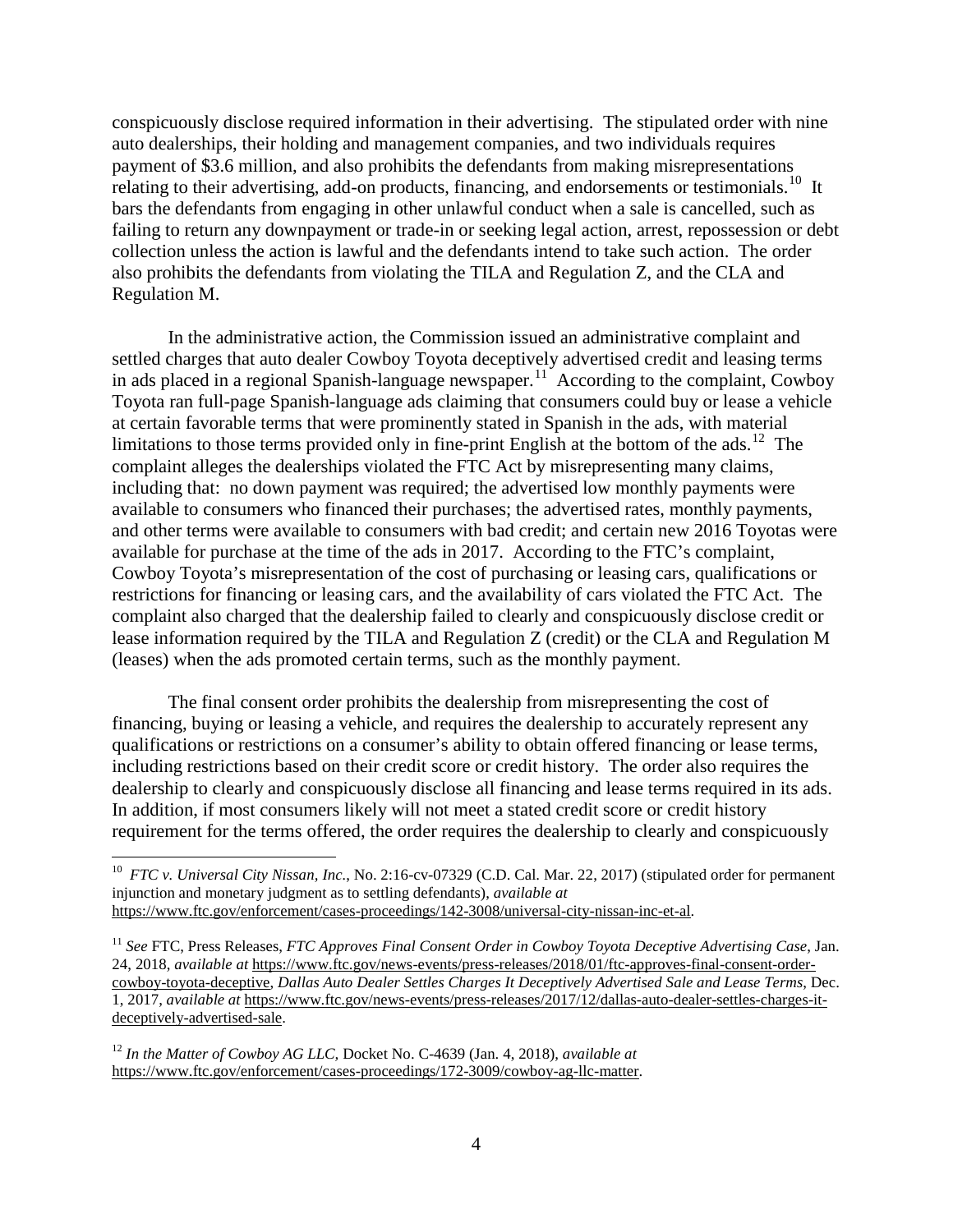disclose that fact. In addition, if a representation is made in one language, the order also requires that any material limitations must be stated in the same language. The final order also prohibits Cowboy Toyota from misrepresenting the number of vehicles, makes, or models that are available for purchase or lease, and bars them from violating the TILA and Regulation Z and the CLA and Regulation M.

### **b. Payday Lending (Credit)**

The FTC filed its reply brief in the defendants' appeal of the FTC's significant victory in its efforts to combat deceptive business practices of payday lenders in which a federal district court had found that racecar driver Scott A. Tucker and several corporate defendants in a payday lending scheme violated Section 5 of the FTC Act and the TILA, ordering defendants to pay \$1.3 billion, the largest litigated judgment ever obtained by the FTC.<sup>[13](#page-4-0)</sup> Litigation continues in this matter, and a monitor continues collecting and liquidating assets for redress if the FTC prevails on appeal.

### **c. Consumer Electronics Financing (Credit)**

The Commission continued litigating in connection with a 2010 contempt order against BlueHippo Funding LLC, a consumer electronics retailer, for violating a prior FTC consent order.<sup>14</sup> The consent order settled charges that the company had, among other things, violated the TILA and Regulation Z by failing to provide required written disclosures and account statements to consumers. In the contempt action, the FTC alleged that the company failed to provide advertised financing for computer purchases and did not order or ship the computers to purchasers in the promised timeframe. The district court found BlueHippo Funding LLC, BlueHippo Capital LLC, and Joseph Rensin, BlueHippo's CEO, in contempt for operating a deceptive computer financing scheme in violation of the consent order, and entered judgment against BlueHippo and Rensin for \$13.4 million (the harm consumers suffered as a result of the scheme),  $15$  and the defendants appealed this judgment. In 2017, the appellate court rejected

<span id="page-4-1"></span><sup>14</sup> *FTC v. BlueHippo Funding, LLC,* No. 1:08-cv-1819 (S.D.N.Y. July 27, 2010) (contempt order entered), *appeal docketed,* No. 11-374 (2d Cir. Feb. 1, 2011); (2d Cir. Feb. 12, 2014) (appellate order vacating district court ruling and remanding case).

<span id="page-4-0"></span><sup>&</sup>lt;sup>13</sup> *FTC v. AMG Capital Management, LLC*, No. 16-17197 ( $9<sup>th</sup>$  Cir. Dec. 12, 2017) (reply brief filed). According to the underlying matter, among other things, the defendants had falsely claimed they would charge borrowers the loan amount plus a one-time finance fee but instead made multiple withdrawals from consumers' bank accounts and assessed a new finance fee each time, without disclosing the true terms of the loan, in violation of Section 5 of the FTC Act and the TILA. *See FTC v. AMG Services, Inc.*, No. 2:12-cv-00536 (D. Nev. Sept. 30, 2016 (order granting summary judgment to FTC), *appeal docketed*, No. 16-17197 (9<sup>th</sup> Cir. Nov. 30, 2016). *See also FTC v. AMG Services, Inc.,* No. 2:12-cv-00536 (D. Nev. May 1, 2017) (amended order denying summary judgment to defendants, and making technical corrections to prior summary judgment order to FTC).

<span id="page-4-2"></span><sup>&</sup>lt;sup>15</sup> *FTC v. BlueHippo Funding, LLC, No.* 08-cv-1819 (S.D.N.Y. Apr. 19, 2016) (final judgment imposing compensatory contempt sanctions), *available at* https://www.ftc.gov/enforcement/cases-proceedings/052- 3092/bluehippo-funding-llc-bluehippo-capital-llc; and (opinion and order), *available at* 

https://www.ftc.gov/enforcement/cases-proceedings/052-3092/bluehippo-funding-llc-bluehippo-capital-llc; *appeal docketed,* No. 16-1599 (2d Cir. May 19, 2016).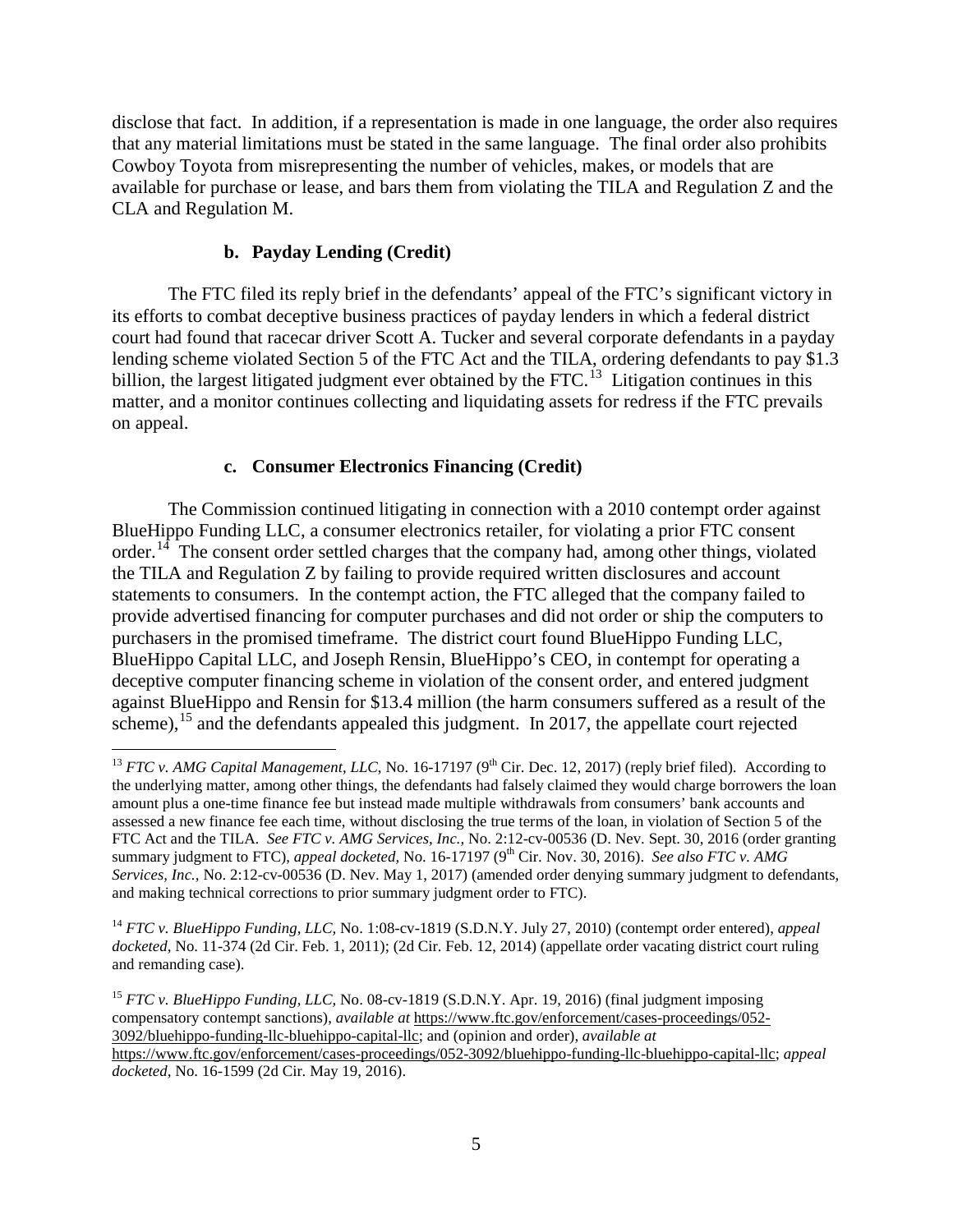defendants' arguments and affirmed the district court ruling for the FTC.<sup>[16](#page-5-0)</sup> Other litigation in this matter continues.

# **2. Mortgage-Related Credit: Forensic Audit Scams**

The FTC also continued litigation in a case involving mortgage assistance relief services, which involved a forensic audit scam. In these scams, mortgage assistance relief providers offer, for a substantial fee, to review or audit the mortgage documents of distressed homeowners to identify violations of the TILA, Regulation Z, and other federal laws. The defendants, in violation of the FTC Act and other laws, falsely claim that locating such violations will give consumers leverage over their lenders and servicers to persuade them to modify or cancel loans and allow consumers to avoid foreclosure.

In 2017, the court ruled in the FTC's favor against the defendants that appealed the district's court summary judgment order against Lanier Law, its principals, and related companies for violations of the FTC Act, the Mortgage Assistance Relief Services Rule, and prior related judgments.<sup>17</sup> The original complaint in this matter alleged that Lanier Law lured homeowners into paying \$1,000 to \$4,000 or more by making false promises that the homeowners would receive legal representation from foreclosure defense attorneys to help them avoid foreclosure and renegotiate their mortgages, deceptively claimed they would use "forensic audits" to negotiate with lenders, and that if they failed to do as promised, they would provide a refund. The appellate court affirmed the district court's 2016 final order, reported on last year, which had imposed a monetary judgment of \$13.5 million, banned these defendants from secured and unsecured debt relief products or services, and prohibited them from making misrepresentations regarding other financial products and services, and from violating other federal mandates.

# **B. Truth in Lending and Consumer Leasing: Rulemaking, Research, and Policy Development**

# **1. Automobiles (Credit)**

In 2017, following clearance from the Office of Management and Budget, the FTC commenced work on a qualitative study of consumers' experiences related to buying and financing automobiles at dealerships.<sup>[18](#page-5-2)</sup> The auto study includes in-depth consumer interviews

<span id="page-5-0"></span> <sup>16</sup> *FTC v. Rensin,* No. 16-1599 (2d Cir. Apr. 12, 2017) (judgment), (2d Cir. June 5, 2017 (mandate).

<span id="page-5-1"></span><sup>&</sup>lt;sup>17</sup> *See FTC v. Lanier Law, LLC, No.* 16-16524 (11<sup>th</sup> Cir. Nov. 2, 2017) (judgment), (11<sup>th</sup> Cir. Dec. 26, 2017) (mandate).

<span id="page-5-2"></span><sup>18</sup> For more information about the study, *see* FTC, Press Release, *FTC Announces Second Federal Register Notice on Proposed Study of Consumers' Experiences Buying and Financing Automobiles from Auto Dealers*, Sept. 13, 2016, *available at* https:[//www.ftc.gov/news-events/press-releases/2016/09/ftc-announces-second-federal-register-notice](http://www.ftc.gov/news-events/press-releases/2016/09/ftc-announces-second-federal-register-notice-proposed-)[proposed-s](http://www.ftc.gov/news-events/press-releases/2016/09/ftc-announces-second-federal-register-notice-proposed-)tudy, reported on last year. In that release, the Commission noted it had brought more than 25 cases in the auto purchase and financing area since 2011, including those in a federal-state effort that yielded more than 200 actions for fraud, deception, and other illegal practices.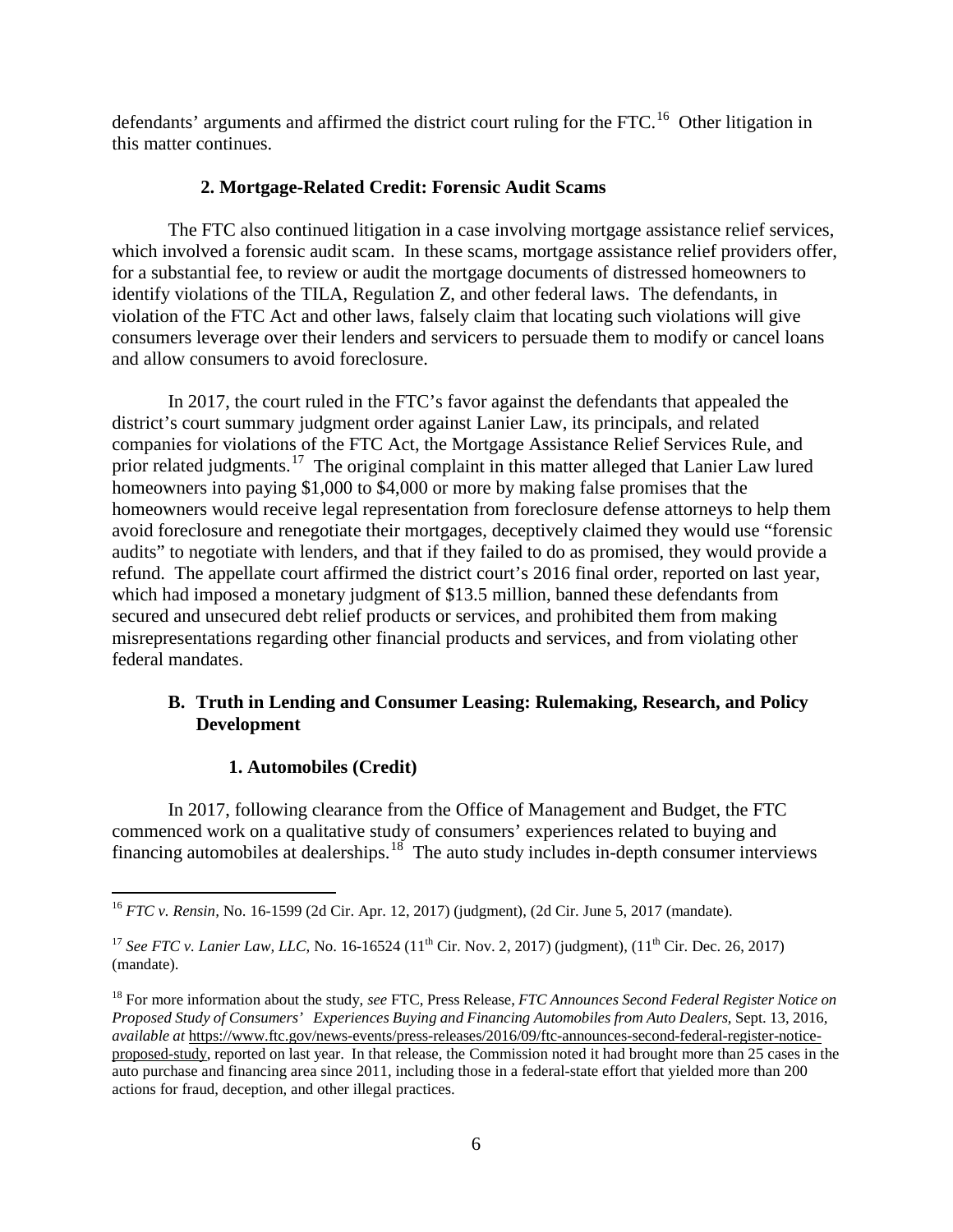and review of consumers' purchase and finance documents.[19](#page-6-0) Assessment and review of information pertaining to the study is currently continuing. While the results will not be generalizable to the U.S. population, the FTC believes that the study will offer meaningful information about the consumers' experience, and inform FTC initiatives in this area, including consumer education about the purchase and finance process and business education to foster compliance with the laws the FTC enforces, such as the FTC Act, TILA, and CLA.

The FTC hosted a workshop, in cooperation with the Texas Attorney General's Office and U.S. Attorney's Office for the Northern District of Texas, on "Working Together to Protect Texas Consumers: A Common Ground Conference" in Dallas, Texas. [20](#page-6-1) The workshop included many state and federal agencies and considered how civil, criminal, and regulatory enforcement agencies in Texas can better protect consumers and build better partnerships. At the event, FTC staff and the diverse law enforcement partners discussed a variety of issues facing Texas consumers, including auto sales and finance issues.

# **2. Military (Credit and Leasing)**

In July, the FTC hosted a military consumer financial workshop, "Protecting Those Who Protect Our Nation" in San Antonio, Texas.<sup>21</sup> The workshop examined financial issues and scams that can affect military consumers, including active duty servicemembers in all branches and veterans, and discussed various federal financial consumer protection laws, including the TILA, CLA, and Military Lending Act (MLA), and FTC resources available to military consumer advocates and representatives on financial readiness and fraud prevention. The workshop brought together diverse military consumer advocates, consumer advocates and groups, government representatives (local, state, and federal), military legal services and legal clinics (including at universities), and industry representatives.

In September, the FTC and state and local partners hosted another conference focused on military issues, "Protecting Military Consumers, A Common Ground Conference" in Los Angeles, California.<sup>22</sup> The conference brought together and trained military attorneys and finance advisors, law enforcement, prosecution agencies, and consumer protection officials to identify, prevent, and respond to consumer fraud and other issues affecting servicemembers and

<span id="page-6-0"></span><sup>&</sup>lt;sup>19</sup> Interview participants and their personal identifying information, including credit scores, are anonymized in the information received by the FTC, and protected by the study firm.

<span id="page-6-1"></span><sup>20</sup> *See infra* note 33, Dama J. Brown, *Working Together to Protect Texas Consumers*, FTC BUREAU OF CONSUMER PROTECTION BLOG (Aug. 18, 2017), https://www.consumer.ftc.gov/blog/2017/08/working-together-protect-texasconsumers.

<span id="page-6-2"></span><sup>21</sup> *See Military Consumer Financial Workshop*, *Protecting Those Who Protect Our Nation* (July 19, 2017), *available at* https://www.ftc.gov/news-events/events-calendar/military-consumer-workshop. A webcast is available at that site.

<span id="page-6-3"></span><sup>22</sup> *See Protecting Military Consumers, A Common Ground Conference* (Sept. 7, 2017), *available at*  https://www.ftc.gov/news-events/events-calendar/2017/09/protecting-military-consumers-common-groundconference.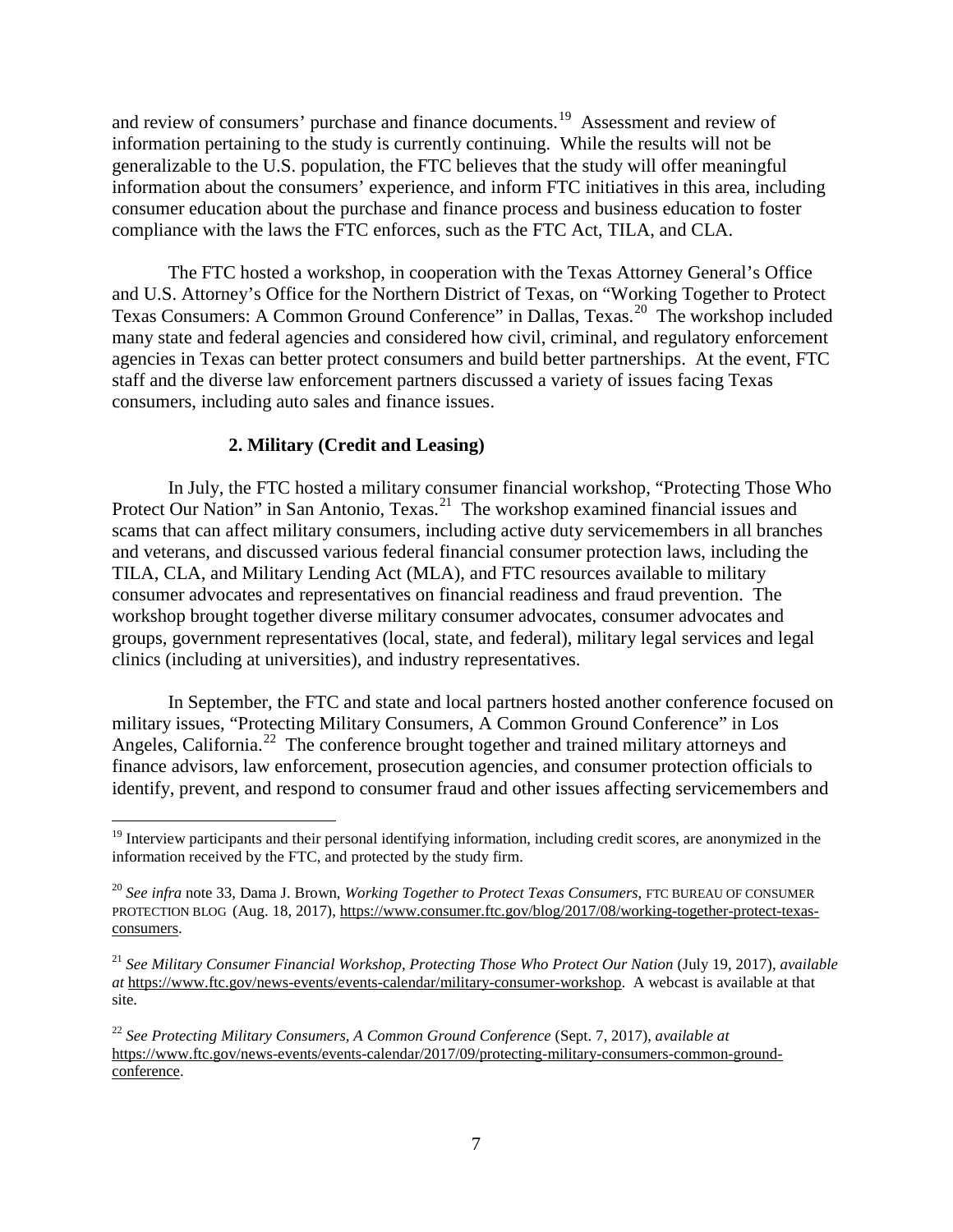their families. At the event, military attorneys, law enforcement personnel, and consumer protection officials discussed ways to identify, prevent, and address consumer fraud and issues affecting military servicemembers and their families, including federal laws such as the TILA and the MLA, state consumer protection laws, and counseling, dispute resolution and legal resources.

Also in 2017, the FTC launched its new Military Task Force and related web page. The task force is comprised of a cross-section of agency representatives, and is part of the FTC's ongoing and collaborative effort to provide resources for the military community.<sup>[23](#page-7-0)</sup> The related web page is designed to highlight the work of the taskforce and make readily available the agency's military consumer resources.

In addition, the FTC staff continued to participate in an interagency group that coordinates with the Department of Defense (DoD) on amendments to its rule implementing the MLA, which includes issues related to the TILA and other credit matters.<sup>24</sup> The staff also worked with the American Bar Association's Standing Committee on Legal Assistance for Military Personnel ("ABA LAMP" or "committee"). The FTC serves as a liaison to ABA LAMP, and staff coordinates on FTC initiatives to assist military consumers, and provides training to servicemembers' and veterans' representatives in conjunction with the committee on consumer financial issues, including the MLA and the DoD military lending rule, consumer credit and TILA-related matters, and consumer leasing and CLA-related matters.

# **C. Truth in Lending and Consumer Leasing: Consumer and Business Education**

# **1. Military (Credit)**

The Commission released several blog posts, and information about Twitter chats, about military consumers and financial issues. One blog post by then-Acting Director of the FTC Bureau of Consumer Protection noted that the month of July is Military Consumer month, and referenced a new video of then-Acting FTC Chairman Ohlhausen with two FTC colleagues who are veterans.<sup>[25](#page-7-2)</sup> Two blog posts noted that servicemembers and veterans face unique challenges dealing with financial issues, including frequent relocations and regular shopping for housing and buying or selling a car, and referenced the FTC's workshop on topics such as auto financing,

<span id="page-7-0"></span> <sup>23</sup> *See* FTC, Press Release, *FTC Launches Website Dedicated to New Military Task Force,* Sept. 25, 2017, *available at* https://www.ftc.gov/news-events/press-releases/2017/09/ftc-launches-website-dedicated-new-military-task-force, and *Military Task Force, Resources for Servicemembers and Veterans, available at*  https://www.ftc.gov/policy/advocacy/military-task-force.

<span id="page-7-1"></span><sup>&</sup>lt;sup>24</sup> The MLA requires the DoD to coordinate with several federal agencies, including the FTC, in prescribing regulations and not less than every two years thereafter. 10 U.S.C. § 987.

<span id="page-7-2"></span><sup>25</sup> *See* Tom Pahl, then-Acting Dir., FTC Bur. of Consumer Protection, *Month of the Military Consumer,* FTC BUREAU OF CONSUMER PROTECTION BLOG (June 30, 2017), https://www.consumer.ftc.gov/blog/2017/06/month-militaryconsumer. The video of the then-Acting Chairman and FTC colleagues is at https://www.ftc.gov/newsevents/audio-video/video/july-month-military-consumer. The blog post also referenced the FTC's Facebook page on military consumers at https://www.facebook.com/MilitaryConsumer.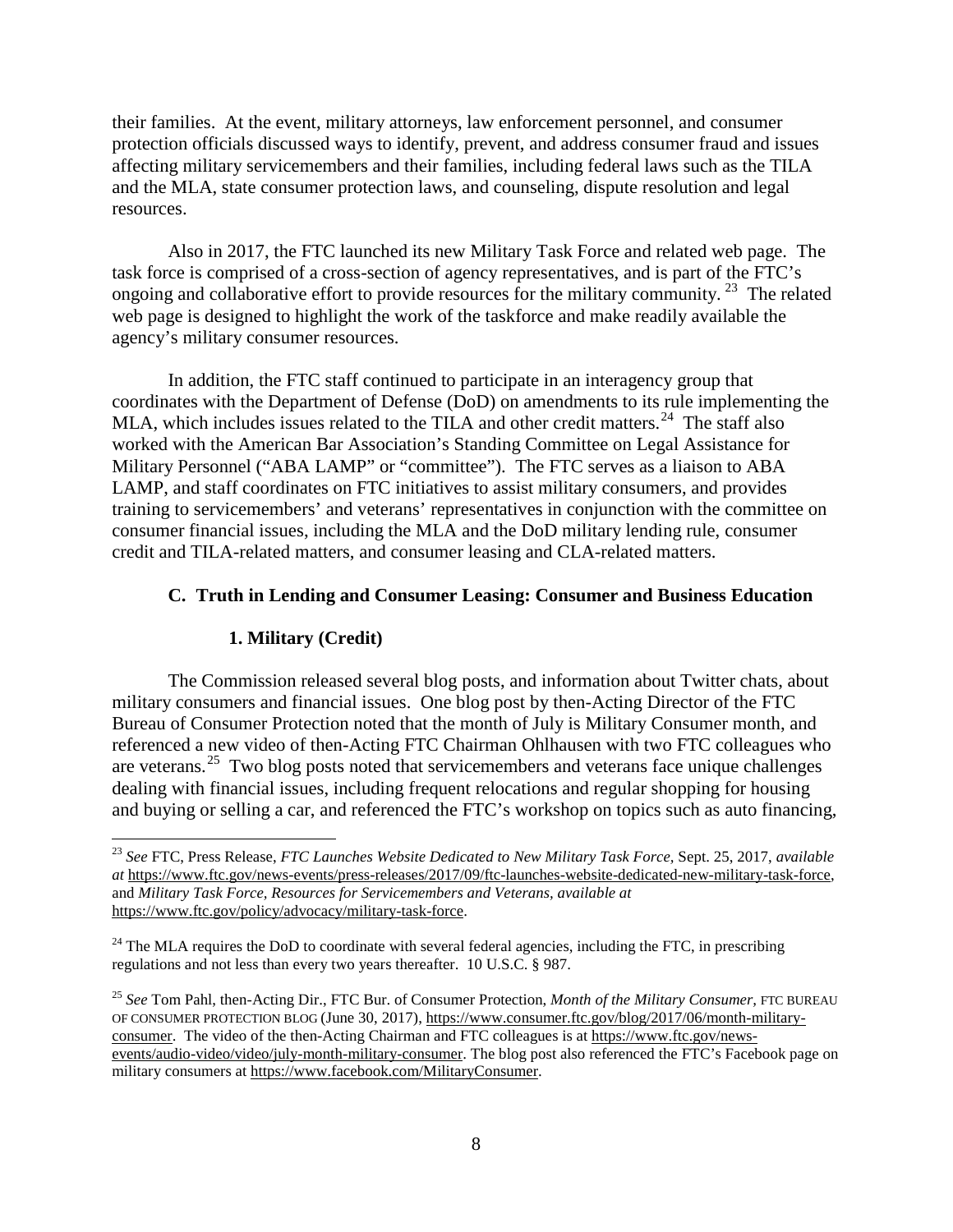student lending, information security, avoiding scams, and FTC resources.<sup>26</sup> Another blog post reviewed the discussions at the workshop, including that servicemembers and veterans can be targets of scams, that there are strong consumer protections in place for military consumers, and that many resources exist to assist servicemembers and veterans to deal with financial and life planning issues, including through DoD and legal service offices.<sup>[27](#page-8-1)</sup> An additional blog post recounted issues that servicemembers may find on leaving the military, including for wounded warriors recovering from serious injuries, and the importance of having guides and resources to navigate their financial future – such as how financial counseling can set a path during military service for a successful post-service financial future.<sup>[28](#page-8-2)</sup> The FTC also hosted, and released information about, live Twitter chats on military consumer finance issues for servicemembers, veterans, and their families, including information about credit and other payment cards in a Twitter chat with the National Credit Union Administration, Military Saves, and the National Military Family Association.<sup>29</sup>

In addition, the Commission issued guidance for business in the military area on financial issues. One blog post addressed how businesses can honor Military Consumer month, and resources the FTC provides.<sup>[30](#page-8-4)</sup> Another blog post referenced collaborative projects of the Office of the Texas Attorney General and the FTC to fight fraud and deception in the marketplace, including the Attorney General's Office participation at the FTC's Military Consumer Financial Workshop in San Antonio, and to examine finance issues and scams affecting servicemembers, veterans and their families.<sup>[31](#page-8-5)</sup>

# **2. Automobiles (Credit)**

The Commission issued a blog post on auto buying and financing, to help consumers keep in mind things to consider when reviewing or hearing car ads. Among the guidance, the

<span id="page-8-3"></span><sup>29</sup> *See, e.g.,* Carol Kando-Pineda, *July 26: Military Consumer on Twitter and Facebook,* FTC BUREAU OF CONSUMER PROTECTION BLOG (July 24, 2017), https://www.consumer.ftc.gov/blog/2017/07/july-26-military-consumer-twitterand-facebook.

<span id="page-8-4"></span><sup>30</sup> See Lesley Fair, *How is your business honoring Month of the Military Consumer?* FTC BUSINESS CENTER BUSINESS BLOG (July 13, 2017), https://www.ftc.gov/news-events/blogs/business-blog/2017/07/how-your-business-honoringmonth-military-consumer.

<span id="page-8-5"></span><sup>31</sup> *See* Lesley Fair, *Lone Star, but united partners,* FTC BUSINESS CENTER BUSINESS BLOG (Oct. 18, 2017), https://www.ftc.gov/news-events/blogs/business-blog/2017/10/lone-star-united-partners.

<span id="page-8-0"></span> <sup>26</sup> *See* Cristina Miranda, *FTC to host workshop protecting military consumers,* FTC BUREAU OF CONSUMER PROTECTION BLOG (Apr. 12, 2017), https://www.consumer.ftc.gov/blog/2017/04/ftc-host-workshop-protectingmilitary-consumers; *FTC Consumer Financial Workshop is July 19th,* FTC BUREAU OF CONSUMER PROTECTION BLOG (June 29, 2017), https://www.consumer.ftc.gov/blog/2017/06/military-consumer-financial-workshop-july-19th.

<span id="page-8-1"></span><sup>&</sup>lt;sup>27</sup> See Nat Wood, *What we heard: military consumer financial issues*, FTC BUREAU OF CONSUMER PROTECTION BLOG (July 25, 2017), https://www.consumer.ftc.gov/blog/2017/07/what-we-heard-military-consumer-financial-issues. .

<span id="page-8-2"></span><sup>28</sup> *See* Carol Kando-Pineda, *Helping wounded warriors,* FTC BUREAU OF CONSUMER PROTECTION BLOG (Sept. 5, 2017), https://www.consumer.ftc.gov/blog/2017/09/helping-wounded-warriors.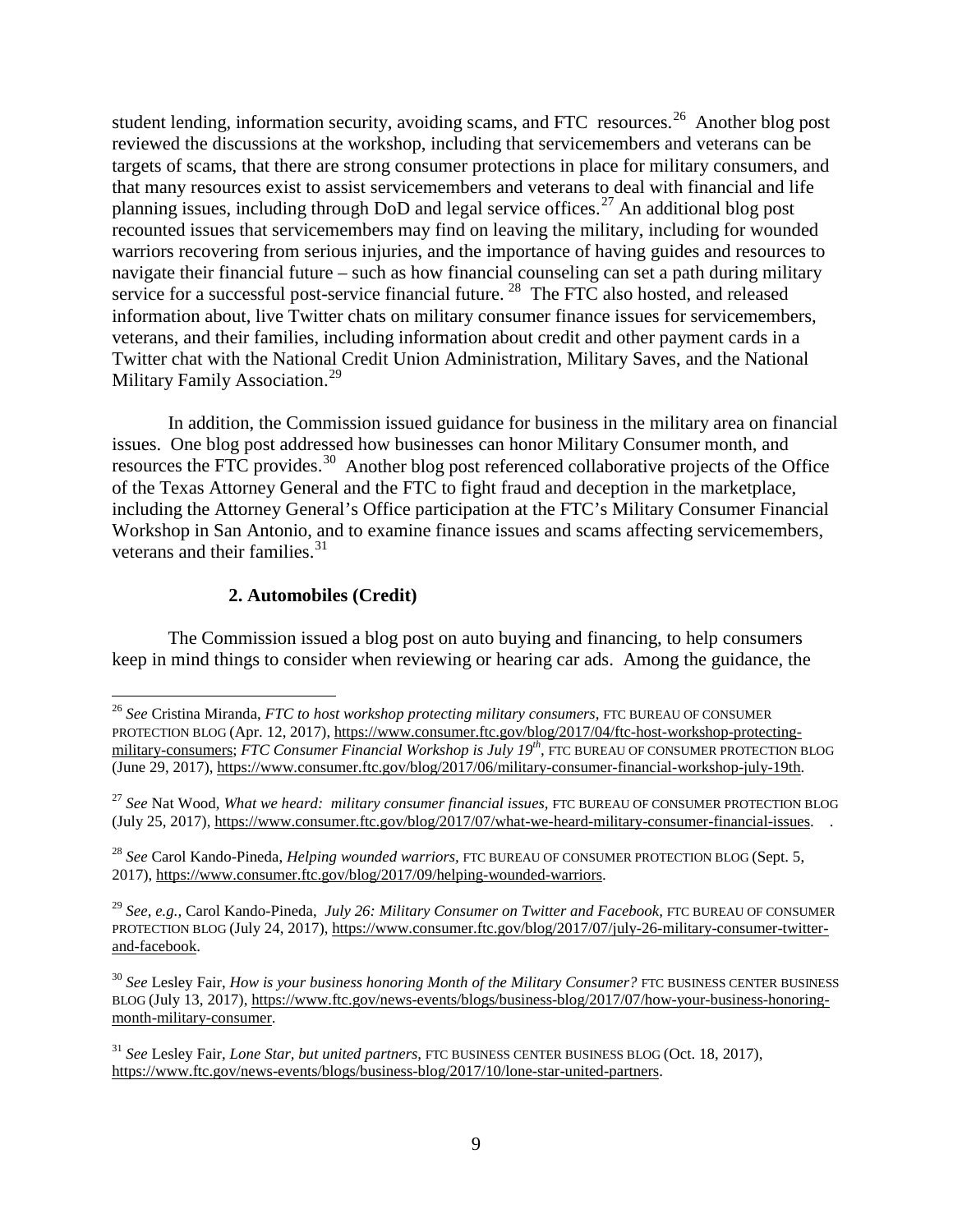blog urged consumers to: 1) review the fine print - which should not contradict the larger print; 2) compare offers from multiple dealers and shop around; 3) get all information in the same language to ensure you understand the full offer (and be skeptical if the ad is in one language, such as Spanish, but parts of it are in English); and 4) ask questions, to be clear on the terms before signing anything.<sup>32</sup> The Commission also released a blog post, discussing the joint FTC and other civil, criminal and regulatory enforcement agencies conference in Texas, which included diverse state and federal agencies and discussed local and national issues of interest to consumers. The topics included fighting unfair lending and deceptive advertising in car sales.<sup>[33](#page-9-1)</sup>

### **3. Other (Leasing)**

The Commission also issued a blog post to alert consumers to a practice with which they may be unfamiliar: pet leasing. The blog post noted that consumers are remitting payments – sometimes a few thousand dollars – to stores that offer payment plans where you sign an agreement to make payments for what you believe to be is ownership; instead, you may unintentionally sign up for costly, extended lease-to-own payments in which you may pay for years yet the company still owns the pet. If something happens to the pet, you may still owe the payments, and might not be able to obtain a refund; if you miss a payment, the company may have the right to repossess your pet. The blog post encouraged consumers to learn more about how these plans work and be sure to understand the terms – and notify the FTC if the terms were not clear or were undisclosed.<sup>[34](#page-9-2)</sup>

# **III. Regulation E (the EFTA)**

In 2017, the FTC had six new or ongoing cases pertaining to the EFTA and Regulation E. The Commission also engaged in research and policy work and educational activities involving the EFTA and Regulation E.

# **A. Electronic Fund Transfers: Enforcement Actions**

#### **1. Negative Option Cases**

Five of the Commission's cases alleging violations of the EFTA and Regulation E arose in the context of "negative option" plans.<sup>[35](#page-9-3)</sup> Under these plans, a consumer typically agrees to

<span id="page-9-0"></span><sup>&</sup>lt;sup>32</sup> See Rosario Mendez, *Looking to buy a car? Four things to keep in mind*, FTC BUREAU OF CONSUMER PROTECTION BLOG (Dec. 1, 2017), https://www.consumer.ftc.gov/blog/2017/12/looking-buy-car-four-things-keep-mind.

<span id="page-9-1"></span><sup>33</sup> *See* Dama J. Brown, Dir., Southwest Region, FTC, *Working together to protect Texas consumers*, FTC BUREAU OF CONSUMER PROTECTION BLOG (Aug. 18, 2017), https://www.consumer.ftc.gov/blog/2017/08/working-togetherprotect-texas-consumers.

<span id="page-9-2"></span><sup>34</sup> *See* Lisa Lake, *Are you buying or leasing your pet? (Not joking.),* FTC BUREAU OF CONSUMER PROTECTION BLOG (Nov. 7, 2017), https://www.consumer.ftc.gov/blog/2017/11/are-you-buying-or-leasing-your-pet-not-joking.

<span id="page-9-3"></span><sup>&</sup>lt;sup>35</sup> Negative option plans can involve the use of debit cards, credit cards, or both. The EFTA and Regulation E apply to debit cards; the TILA and Regulation Z apply to credit cards.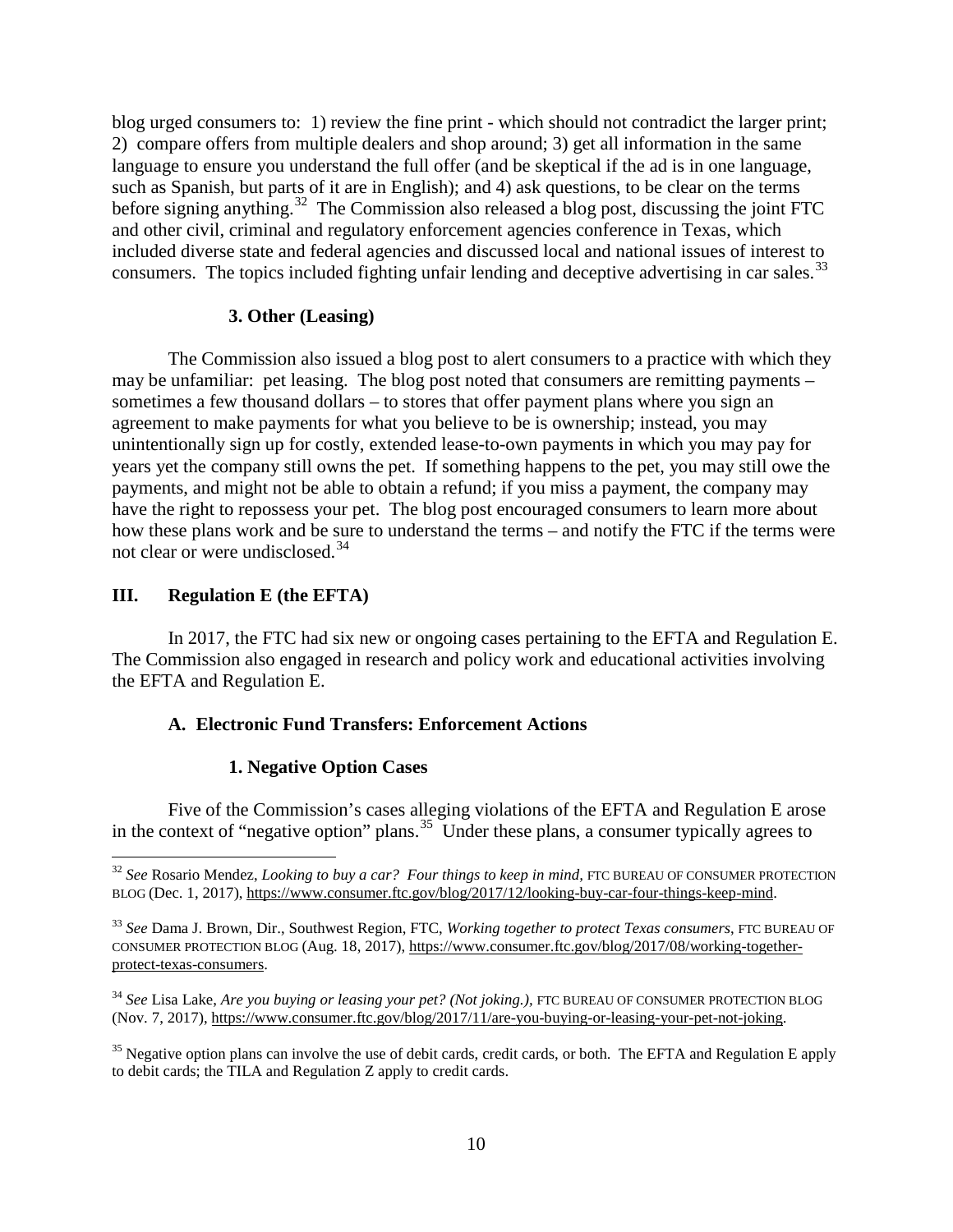receive various goods or services from a company for a trial period at no charge or at a reduced price. The company also obtains, sometimes through misrepresentations, the consumer's debit or credit card number. If the consumer does not cancel before the end of the trial period, the shipments of goods or provision of services continue, and the consumer incurs recurring charges. The EFTA and Regulation E prohibit companies from debiting consumers' debit cards, or using other electronic fund transfers to debit their bank accounts, on a recurring basis without obtaining proper written authorization for preauthorized electronic fund transfers and without providing the consumer with a copy of the written authorization.

In 2017, the FTC and the State of Maine filed a complaint and obtained stipulated final orders with all nine defendants that advertised dietary supplements purporting to improve memory and to reduce back and joint pain.<sup>36</sup> According to the complaint, defendants failed to disclose that consumers would have to enroll in an auto-ship continuity plan to qualify for the "risk-free" trial offer, and would have 14 days or less to try the products. $37$  The complaint also alleged that defendants failed to make important disclosures when they "up-sold" consumers negative option buying clubs and discount medical programs with ongoing fees, charging many consumers for poorly disclosed auto-ship continuity plans they did not want. The complaint charged the defendants with various law violations, including violations of the FTC Act and the EFTA and Regulation E, for debiting consumers' bank accounts on a recurring basis without obtaining a written authorization signed or similarly authenticated from consumers for preauthorized electronic fund transfers from their accounts, and with failing to provide consumers with a copy of the authorization. Each final order bans the defendants from making deceptive claims similar to those charged in the complaint, and prohibits them from engaging in a wide range of marketing practices that have caused serious financial injury to consumers;<sup>[38](#page-10-2)</sup> the orders against six defendants include monetary judgments of more than \$6.57 million – as to five defendants with all but \$556,000 suspended and as to the sixth defendant a full suspension –

<span id="page-10-0"></span> <sup>36</sup> *See* FTC, Press Release, *FTC, Maine Attorney General Shut Down Web of Deceptive Supplement Sellers*, February 22, 2017, *available at* https://www.ftc.gov/news-events/press-releases/2017/02/ftc-maine-attorney-generalshut-down-web-deceptive-supplement, and FTC, Press Release, *Three Dietary Supplement Marketers Settle FTC, Maine AG Charges*, August 23, 2017, *available at* https://www.ftc.gov/news-events/press-releases/2017/08/threedietary-supplement-marketers-settle-ftc-maine-ag-charges.

<span id="page-10-1"></span><sup>37</sup> *FTC and State of Maine v. XXL Impressions LLC*, No. 17-cv-00067 (D. Me. filed Feb. 22, 2017), *available at*  https://www.ftc.gov/enforcement/cases-proceedings/152-3024-162-3033-162-3036/xxl-impressions-llc-j2-responsellp.

<span id="page-10-2"></span><sup>38</sup> *FTC and State of Maine v. XXL Impressions LLC.*, No. 17-cv-00067 (D. Me. Mar. 10, 2017) (stipulated final judgment and order for permanent injunction and other equitable relief as to defendants J2 Response L.L.P., Justin Bumann, and Justin Steinle) (J2Response, Bumann, and Steinle order), (D. Me. Mar. 10, 2017) (stipulated final judgment and order for permanent injunction and other equitable relief as to defendants XXL Impressions LLC., and Jeffrey R. Powlowsky) (XXL Impressions and Powlowsky order), (D. Me. Mar. 10, 2017) (stipulated final judgment and order for permanent injunction and other equitable relief as to defendant Brazos Minshew); (D. Me. Sept. 13, 2017) (stipulated final judgment and order as to defendants Synergixx, LLC, and Charlie R. Fusco) (Synergixx and Fusco order), (D. Me. Sept. 13, 2017) (stipulated final order for permanent injunction and other equitable relief as to defendant Ronald Jahner).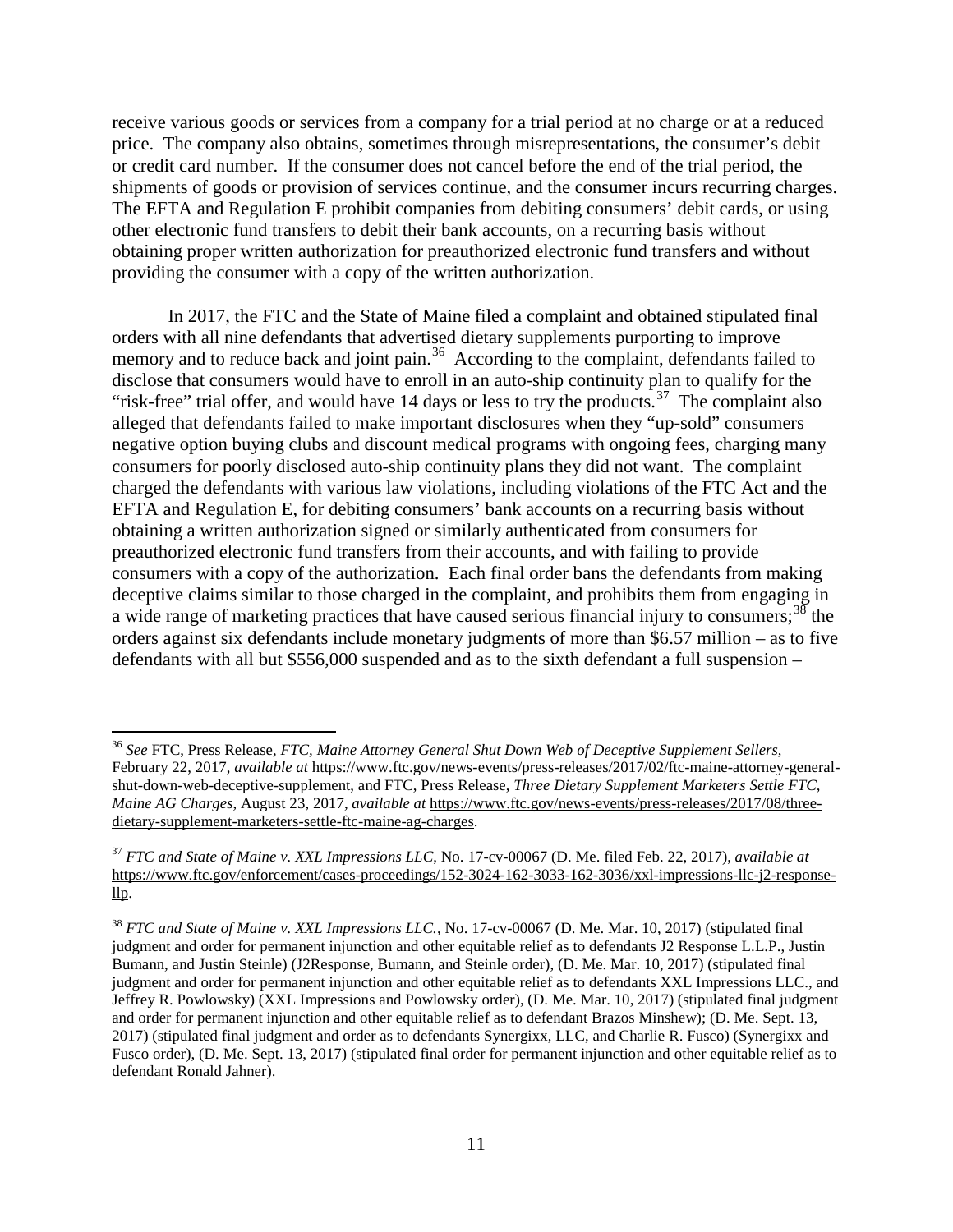based upon the defendants' abilities to pay.<sup>[39](#page-11-0)</sup> The orders together resolve the claims against all of the defendants in this matter.

In a second negative option case involving the EFTA, the FTC filed a complaint and obtained a stipulated order with a network of online marketers and three individuals that allegedly used deceptive offers of "free" and "risk-free" trials, and automatically enrolled consumers without their consent in negative option auto-ship programs with additional monthly charges for weight-loss, muscle-building, and wrinkle-reduction products. [40](#page-11-1) The Commission charged defendants with violating the FTC Act, the Restore Online Shoppers' Confidence Act (ROSCA), and the EFTA, including by debiting consumers' bank accounts on a recurring basis without obtaining a written authorization signed or similarly authenticated from consumers for preauthorized electronic fund transfers from their accounts, and for failing to provide consumers with a copy of the authorization.<sup>41</sup> The court order settling the FTC's charges imposes a judgment of \$179 million – the amount that the FTC alleges consumers nationwide paid the defendants over a period of more than five years – which will be suspended after the defendants pay approximately \$6.4 million to the Commission.  $42$  The order also prohibits the defendants from using the deceptive marketing tactics that they had allegedly used to promote their products and bans them in part from future negative option sales.

In a third negative option case, which was previously filed, the FTC mailed 227,000 refund checks totaling more than \$9.8 million, with an average refund of \$43, to people who bought "fat burning" and "weight loss" products and other dietary supplements, DVDs, or skin creams, including Pure Green Coffee Bean Plus and RKG Extreme, from Health Formulas LLC and related companies.<sup>43</sup> The court entered stipulated final orders with all remaining individual and corporate defendants in this matter.<sup>44</sup> The previously filed complaint alleged that the defendants deceptively pitched a variety of dietary supplements and other weight-loss, virility,

<span id="page-11-0"></span> <sup>39</sup> *FTC and State of Maine v. XXL Impressions LLC.,* No. 17-cv-00067 (D. Me. Mar. 10, 2017) (J2 Response, Buman, and Steinle order) and (XXL Impressions and Powlowsky order) (all but \$556,000 suspended); (D. Me. Sept. 13, 2017) (Synergixx and Fusco order) (all suspended). The full judgment will become due if the defendants are found to have misrepresented their financial condition.

<span id="page-11-1"></span><sup>40</sup> *See* FTC, Press Release, *Internet Marketers of Dietary Supplement and Skincare Products Banned from Deceptive Advertising and Billing Practices*, Nov. 15, 2017, *available at* https://www.ftc.gov/news-events/pressreleases/2017/11/internet-marketers-dietary-supplement-skincare-products-banned.

<span id="page-11-2"></span><sup>41</sup> *FTC v. Tarr Inc.*, No. 17-cv-2024 (S.D. Cal. Nov. 3, 2017), *available at* https://www.ftc.gov/enforcement/casesproceedings/142-3236-x180001/tarr-inc. The court subsequently entered an amended order correcting clerical omission of an appendix. *Id.* (S.D. Cal. Nov. 27, 2017 (order granting joint motion to amend order on motion for settlement by Federal Trade Commission).

<span id="page-11-3"></span> $42$  The full judgment will become due if the defendants are found to have misrepresented their financial condition.

<span id="page-11-4"></span><sup>43</sup> *See* FTC, Press Release, *FTC Sending Refund Checks Totaling More Than \$9.8 Million to People Who Were Charged for "Free Trials" for Health Products*, Oct. 10, 2017, *available at* https://www.ftc.gov/news-events/pressreleases/2017/10/ftc-sending-refund-checks-totaling-more-98-million-people-who.

<span id="page-11-5"></span><sup>44</sup> *FTC v. Jason Miller,* No. 14-01649 (D. Nev. Feb. 22, 2017).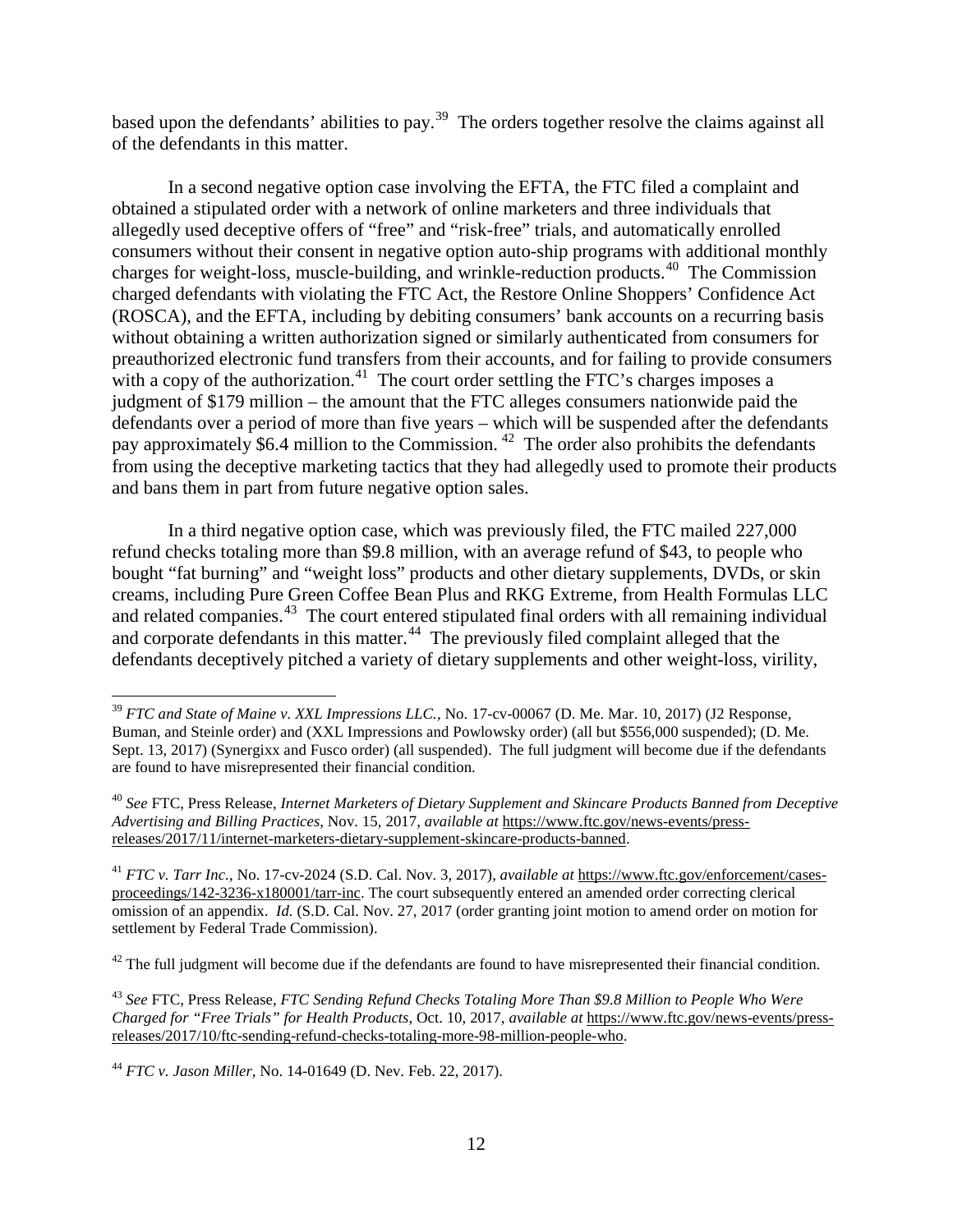muscle-building, and skin cream products. The FTC alleged that the defendants tricked consumers into disclosing their personal financial information through the use of a "free trial" or discount program with undisclosed costs, and then enrolled them, often without their authorization, in a negative option program, and allegedly debited consumers' bank accounts on a recurring basis without obtaining a written authorization from, or providing a copy of the authorization to, consumers, in violation of the EFTA. The complaint also alleged that the defendants failed to provide a way for consumers to stop the automatic charges, and failed to disclose material facts about their refund and cancellation policy, and charged the defendants with unfair and deceptive practices, in violation of the FTC Act, and with violations of the ROSCA. The stipulated final order imposed a \$105 million judgment and barred the defendants from the conduct alleged in the complaint. Based on the defendants' inability to pay, the remainder of the \$105 million judgment was suspended after the defendants surrendered various personal and business assets.[45](#page-12-0)

In a fourth negative option case, which was previously filed, following a trial, the court held remaining defendants Terrason Spinks and his company, Jet Processing Inc., liable for \$280 million in consumer harm caused by the IWorks scheme.<sup>[46](#page-12-1)</sup> According to the previously filed complaint, IWorks' online marketing campaigns had falsely claimed that federal grants for personal needs were generally available to consumers, and that people who used its moneymaking product were likely to earn substantial income. The complaint also alleged that IWorks campaigns enticed consumers to sign up for purportedly "free" or "risk free" trials, but then charged them recurring monthly fees they never agreed to pay, in violation of the FTC Act and the EFTA. Among other things, the court found that Spinks participated in creating IWorks' money-making product, and that he and Jet Processing obtained merchant accounts that allowed IWorks to continue bilking consumers when payment processors were closing IWorks' accounts due to high chargeback rates – reversals of charges to consumers' credit cards. The court's final order bans Spinks and Jet Processing from selling grant and money-making products, and imposes a \$280 million judgment against them. It also bans the defendants from violating the EFTA. [47](#page-12-2) 

In 2017, in a fifth negative option case, which was previously filed, a default judgment was entered against one defendant in this matter, the owner of BunZai Media Group, that trained customer-service representatives on responding to consumer complaints pertaining to the corporate defendants, harming consumers nationwide with his unfair and deceptive business practices. Among other things, the court found that the defaulting defendant failed to disclose or disclose adequately material terms and conditions of defendants' online sales of skincare

<span id="page-12-0"></span> $45$  The full judgment will become due if the defendants are found to have misrepresented their financial condition.

<span id="page-12-1"></span><sup>46</sup> *See* FTC, Press Release*, Court Holds Terrason Spinks and Jet Processing Inc. Liable for \$280 Million in Consumer Harm Caused by the IWorks Scheme*, Aug. 29, 2017, *available at* https://www.ftc.gov/news-events/pressreleases/2017/08/court-holds-terrason-spinks-jet-processing-inc-liable-280-million.

<span id="page-12-2"></span><sup>&</sup>lt;sup>47</sup> *FTC v. Johnson*, No. 2:10-cv-02203 (D. Nev. Aug. 24, 2017) (order for permanent injunction and monetary judgment as to defendants Terrason Spinks and Jet Processing, Inc.), *available at*  https://www.ftc.gov/enforcement/cases-proceedings/102-3015/i-works-inc-et-al.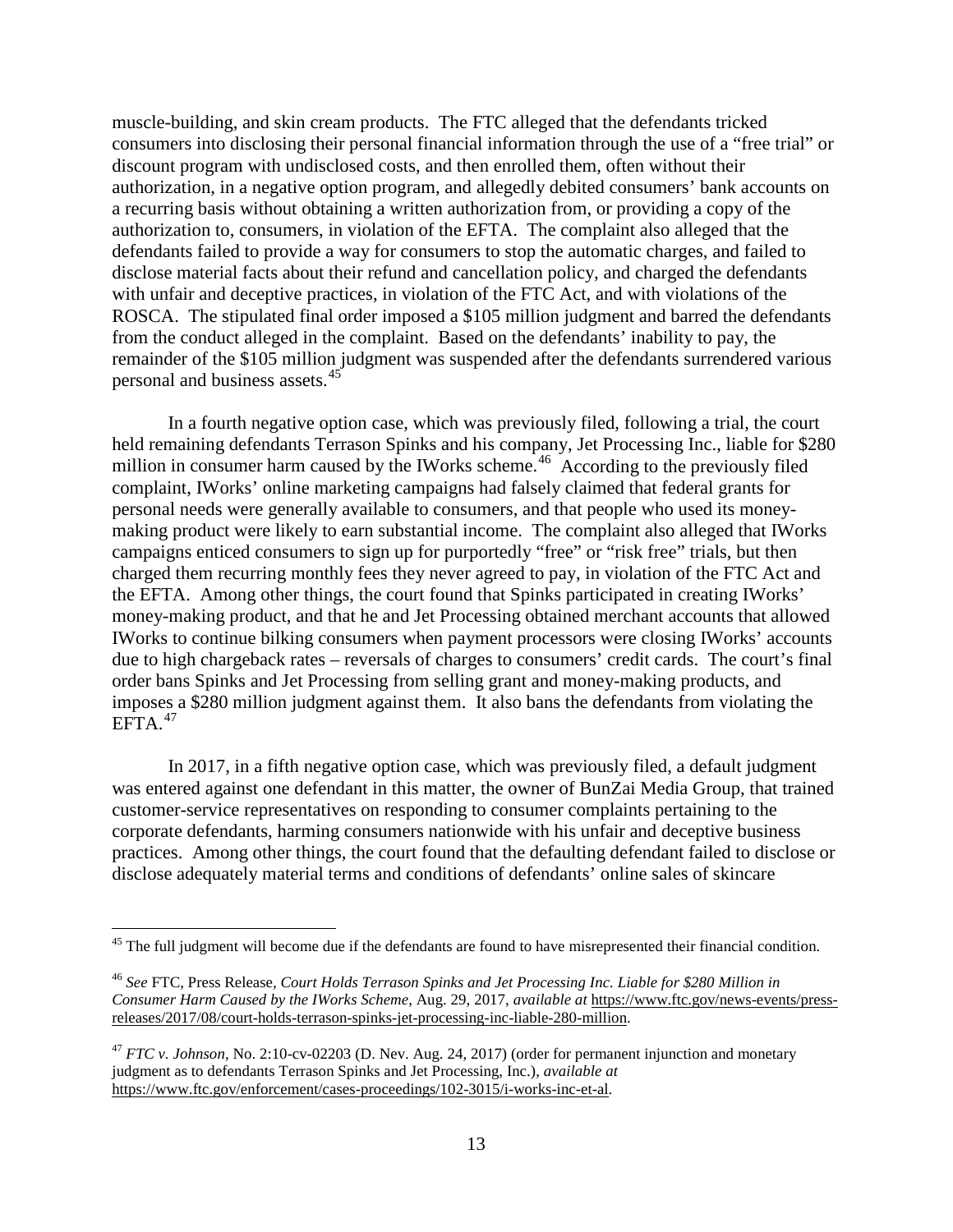products relating to its negative option continuity plans.<sup>[48](#page-13-0)</sup> The court found that the defaulting defendant violated the EFTA and Regulation E by debiting consumers' bank accounts on a recurring basis without obtaining a written authorization signed or similarly authenticated from consumers for preauthorized electronic fund transfers from their accounts and debiting their bank accounts on a recurring basis without providing a copy of the authorization to the consumers. The court awarded judgment to the FTC of over \$45 million against the defaulting defendant (as individual and as manager of the defendant company), banned him from negative option sales, prohibited various conduct, including failing to obtain written authorization signed or similarly authenticated from consumers for preauthorized electronic fund transfers from the consumers' accounts, or failing to provide a copy of the authorization to the consumers. Litigation in this matter was ongoing at the end of 2017.

# **2. Other Cases**

As described above, the Commission continued litigating in connection with a 2010 contempt order against BlueHippo Funding LLC.<sup>[49](#page-13-1)</sup> The FTC's underlying complaint against BlueHippo included allegations that the defendants conditioned the extension of credit on mandatory preauthorized transfers in violation of the EFTA, and the 2008 order had prohibited the defendants from violating the EFTA and Regulation E. As noted above, in 2017, the appellate court rejected defendants' arguments and affirmed the district court ruling for the FTC. Other litigation in this matter continues.

# **B. Electronic Fund Transfers: Rulemaking, Research, and Policy Development**

The FTC does not have rulemaking authority under the EFTA but in 2017 engaged in research and policy work that addressed EFTA-related issues.

The FTC worked with the DoD interagency group and with ABA LAMP as discussed above, on electronic funds transfer issues. Among other things, the FTC staff coordinated with the DoD interagency group on issues related to preauthorized electronic fund transfers (EFTs) in the military lending rule. The FTC also provided input to ABA LAMP, and conducted trainings for judge advocates general and others in conjunction with ABA LAMP trainings, on EFTs, FTC cases in this area, and the EFTA requirements.

As also discussed above, the FTC also hosted a "Military Consumer Financial Workshop: Protecting Those Who Protect Our Nation" in San Antonio, Texas, which included issues pertaining to electronic funds transfers in discussion of legal rights and remedies for military consumers.[50](#page-13-2)

<span id="page-13-0"></span> <sup>48</sup> *FTC v. Bunzai Media Group, Inc.,* No. 15-cv-04527 (C.D. Cal. July 26, 2017).

<span id="page-13-1"></span><sup>49</sup> *See supra* notes 14-16.

<span id="page-13-2"></span><sup>50</sup> *See supra* note 21.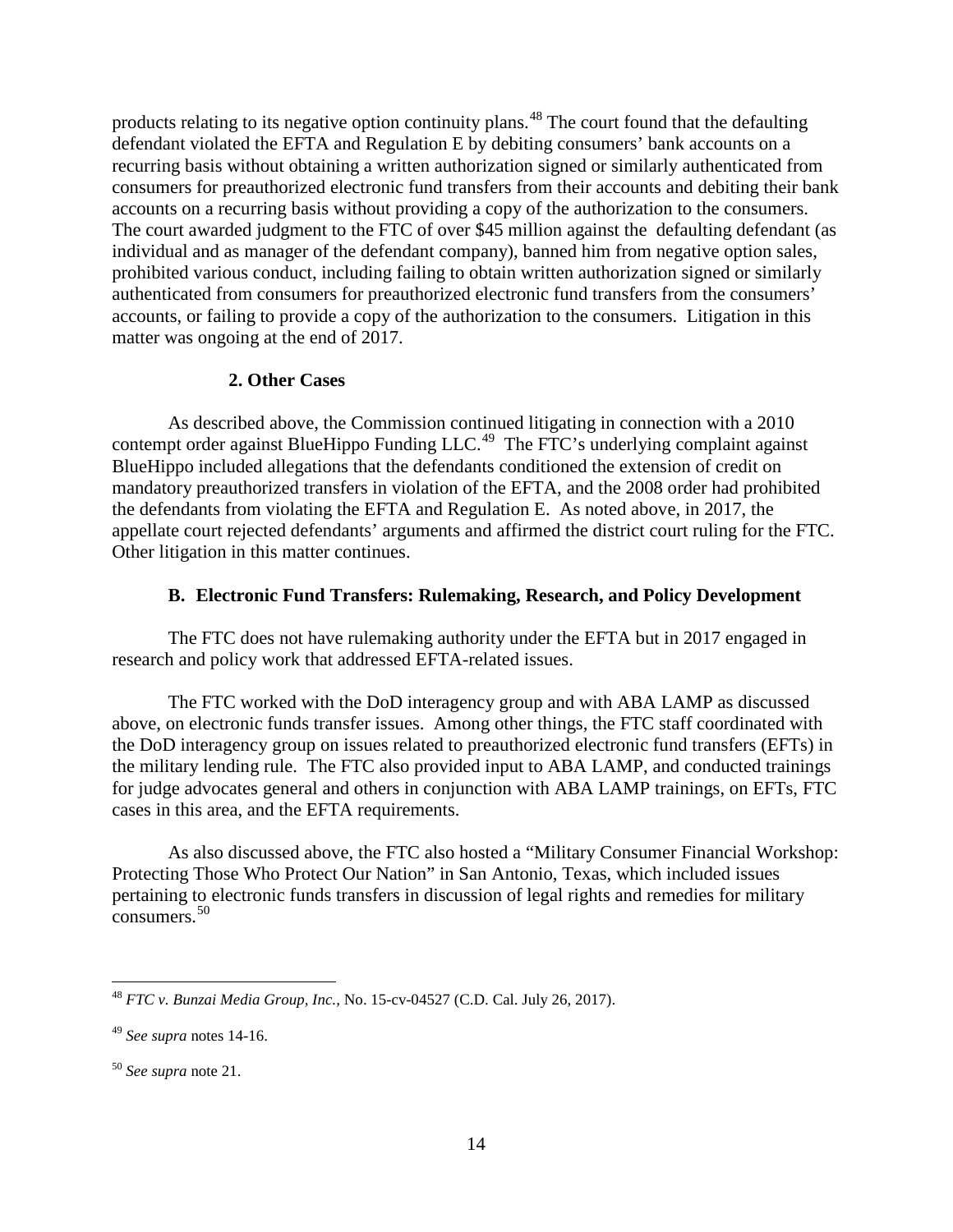#### **C. Electronic Fund Transfers: Consumer and Business Education**

In 2017, the Commission issued blog posts for consumers and businesses providing guidance about negative option plans and recent cases on these issues, addressing certain EFTA and Regulation E violations and providing tips to consumers to avoid automatic debits to their accounts and other practices challenged in these matters.<sup>[51](#page-14-0)</sup>

In addition, the FTC released a blog post discussing its second FinTech Forum – reported on last year – that brought together government and industry participants, consumer advocates, and other stakeholders, to discuss two evolving types of financial technology, including peer-to-peer payment systems and crowdfunding.<sup>[52](#page-14-1)</sup> The blog post described how peer-to-peer payment systems (often mobile apps and other online services) allow consumers to exchange money electronically, and crowdfunding provides a platform for charities and individuals to raise funds quickly in times of need and for small companies and entrepreneurs to raise money, gain exposure, and build a product market. The blog post noted that panelists on both panels observed that existing consumer protection laws can apply in these areas, including regarding dispute resolution issues. For example, the blog noted that panelists in the peer-to-peer area considered that the protections a consumer may have from unintended or unauthorized charges depend on the payment source, such as a credit or debit account or linked bank account, and that clear policies are important regarding unauthorized payments, especially up front, so that consumers understand what to expect in a dispute.

\* \* \* \*

<span id="page-14-0"></span> <sup>51</sup> *See* Lisa Lake, *Know what lies beneath product promises and offers,* FTC BUREAU OF CONSUMER PROTECTION BLOG (Nov. 15, 2017), https://www.consumer.ftc.gov/blog/2017/11/know-what-lies-beneath-product-promises-andoffers, Lesley Fair, *Trial and Error,* FTC BUSINESS CENTER BUSINESS BLOG (Feb. 22, 2017), https://www.ftc.gov/news-events/blogs/business-blog/2017/02/trial-error, and Lesley Fair, *Fauxmats, false claims, phony celebrity endorsements, and unauthorized charges,* FTC BUSINESS CENTER BUSINESS BLOG (Nov. 16, 2017), https://www.ftc.gov/news-events/blogs/business-blog/2017/11/fauxmats-false-claims-phony-celebrityendorsements.

<span id="page-14-1"></span><sup>52</sup> S*ee* Stephanie Cox, *FinTech Forum: A closer look at peer-to-peer payment systems and crowdfunding platforms,*  FTC BUSINESS CENTER BUSINESS BLOG (Mar. 7, 2017), https://www.ftc.gov/news-events/blogs/businessblog/2017/03/fintech-forum-closer-look-peer-peer-payment-systems. Further information about the forum was reported on last year.